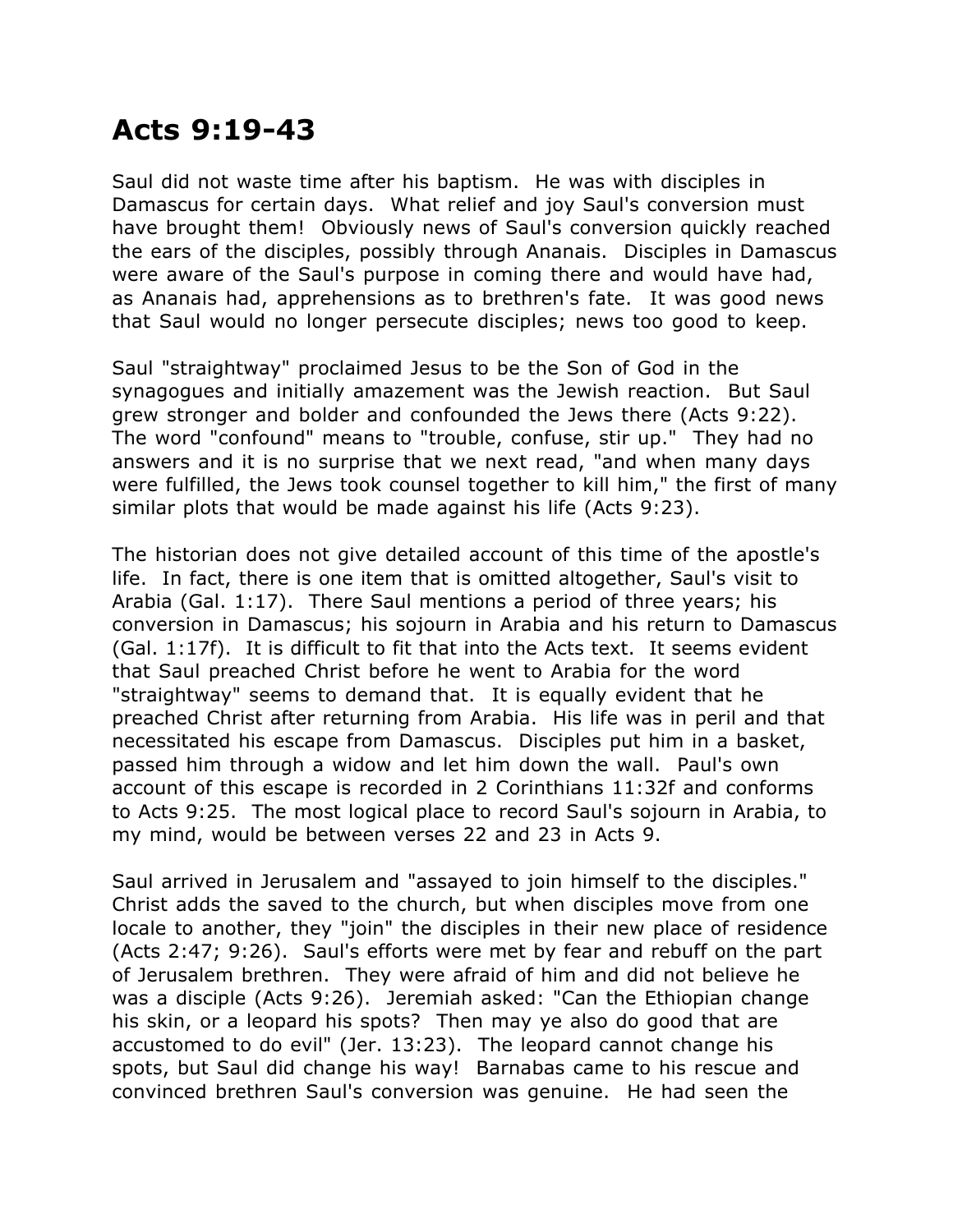Lord; he had preached Christ boldly in Damascus synagogues. So, through assistance from Barnabas Saul was received by brethren. Saul just couldn't stay out of trouble! Once more his boldness and courage brought wrath of the unbelieving Jews and they, as Jews in Damascus, plotted against his life (Acts 9:28f). Saul was commanded by the Lord to leave the city (Acts 22:18-21). So, Saul fled Jerusalem, being carried to Caesarea by brethren (some years later he escaped the city again to Caesarea, but that time Roman soldiers provided protection to him (Acts 22:31f). Saul went to his hometown of Tarsus, where certainly he must have preached Jesus is the Son of God. Like the prophet of old, he could not remain silent. "And if I say I will not make mention of him, nor speak any more in his name, then it is as it were a great burning fire shut up in my bones and I am weary with forbearing and I cannot contain" (Jer. 20:9). Here the texts leaves Saul momentarily and resumes a chronicle of Peter's labors.

Peter went through various regions edifying the saints and came to Lydda (9:32). There he met a certain Aneas who had been bedridden with palsy for eight years. Peter healed him "and all that dwelt in Lydda and in Sharon saw him and they turned to the Lord" (Acts 9:35). This verse tells us these folks believed and obeyed the gospel, and their faith came as the result of the signs they had seen. This was the promise Jesus had made the apostles in Mark 16:17-20, and it will be fulfilled many times.

Near Lydda was a city called Joppa, the city in which Jonah boarded a ship for Tarshish, attempting to flee from God (Jonah 1:3). There were disciples in Joppa, one of which was a sister named Tabitha or Dorcas (Acts 9:36). This sister was full of good works and almsdeeds that she did. She made garments for widows (Acts 9:39). She knew that religion is not something one "gets," but something one "does" (James 1:26f). Dorcas grew ill and died. Brethren had heard Peter was at Lydda so two men were sent to entreat him. "Delay not to come on to us" (Acts 9:38). Peter did come and entered the upper chamber where Dorcas had been laid. Grieving widows showed him the coats and garments Dorcas had made for them "while she was yet with them" (Acts 9:39). Their sister and benefactress was dead and they wept for their loss. The phrase "while she was yet with them" is a sermon within itself. The body of Dorcas was visibly there, but Dorcas was not, she was gone. Our body is just a tabernacle in which the real person dwells. The body goes back to dust at death but the spirit returns to God who gave it (Eccl. 12:7). The scriptures teach that "the body without the spirit is dead" (James 2:26). Nowhere do the scriptures teach that the spirit without the body is dead!